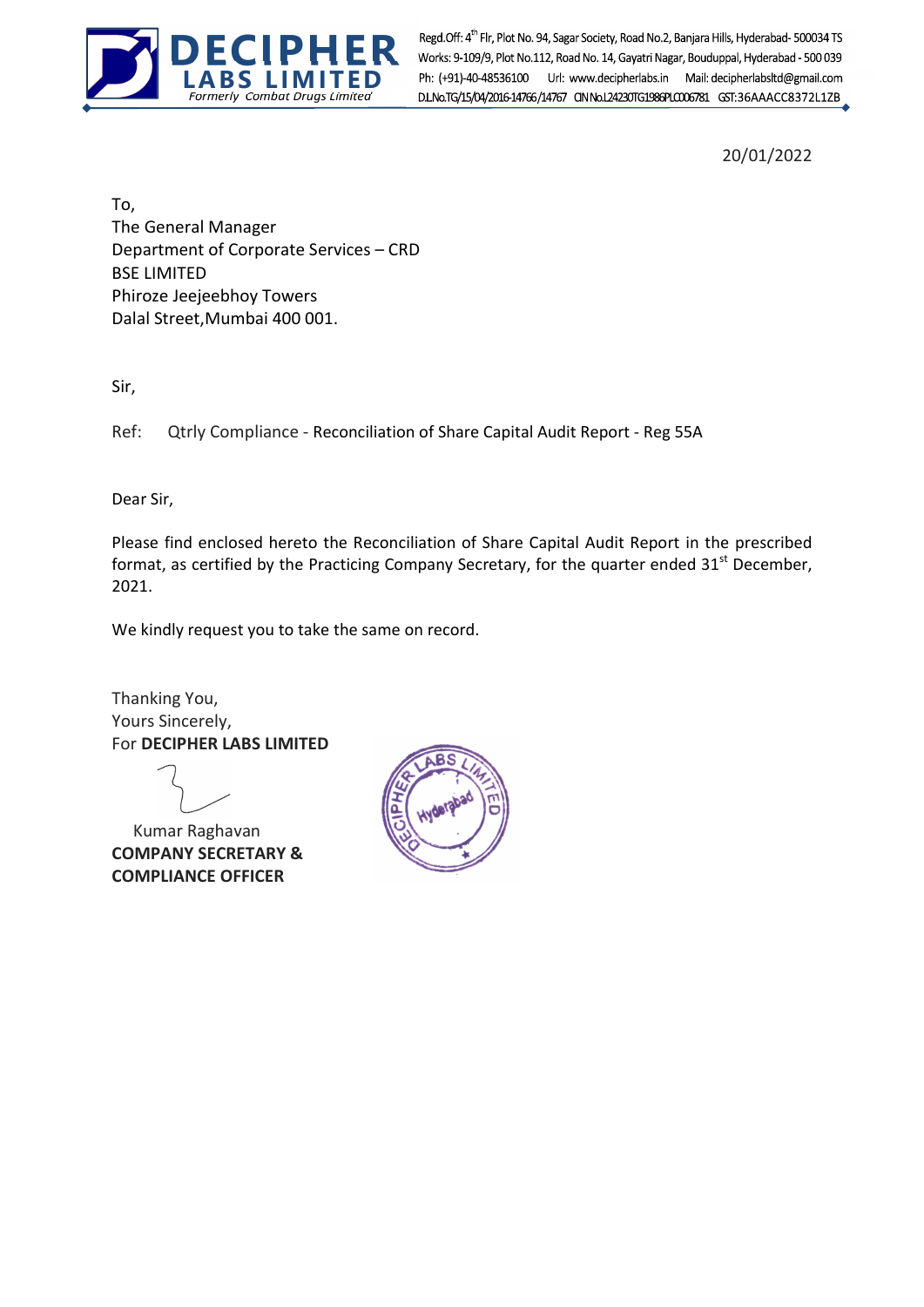

The Board of Directors **DECIPHER LABS LIMITED**  (Formerly known as Combat Drugs Limited) Plot No. 94, 4th Floor, Road No. 2 Sagar Society, Banjara Hills Hyderabad - 500034.

## **Reconciliation of Share Capital Audit Report**

Dear Sir

We have examined the Register of Members and other records / documents maintained by M/s **DECIPHER LABS LIMITED** (Formerly known as Combat Drugs Limited) and according to the explanations given to us and based on such verification as necessary, we are enclosing hereto a Reconciliation of Share Capital Audit Report in accordance with the Circular D&CC/FITTC/CIR-16/2002 dated December 31, 2002 and CIR/MRD/DP/30/2010 dated  $06<sup>th</sup>$  September 2010 issued by the Securities and Exchange Board of India, for the quarter ended **31st December 2021**.

Place: Hyderabad Date: 20-01-2022 **UDIN: F001989C002232351** 

| MARTHI             | 8c27231e402fdd7875d04142.cn=SOMA SEKHAR MARTHI<br>Date: 2022.01.20 16:23:29 +05'30'                                                                                                                                                       |  |  |
|--------------------|-------------------------------------------------------------------------------------------------------------------------------------------------------------------------------------------------------------------------------------------|--|--|
| <b>SOMA SEKHAR</b> | Digitally signed by SOMA SEKHAR MARTHI<br>DN: c=IN, o=Personal.<br>2.5.4.20=0aaf2b3b4fbabe6bf1f39f80af8e0c86ea853f2f34e6496<br>80047085a573d72d6.postalCode=500044.st=Telangana.<br>serialNumber=732f0a724816ca4cbe1377c986438884297f9e2b |  |  |

\_\_\_\_\_\_\_\_\_\_\_\_\_\_\_\_\_\_\_\_\_\_\_\_\_\_\_\_\_\_\_\_\_\_\_\_\_\_\_\_\_\_\_\_\_\_\_\_\_\_\_\_\_\_\_\_\_\_\_\_\_\_\_\_\_\_\_\_\_\_\_\_\_\_\_\_\_\_\_\_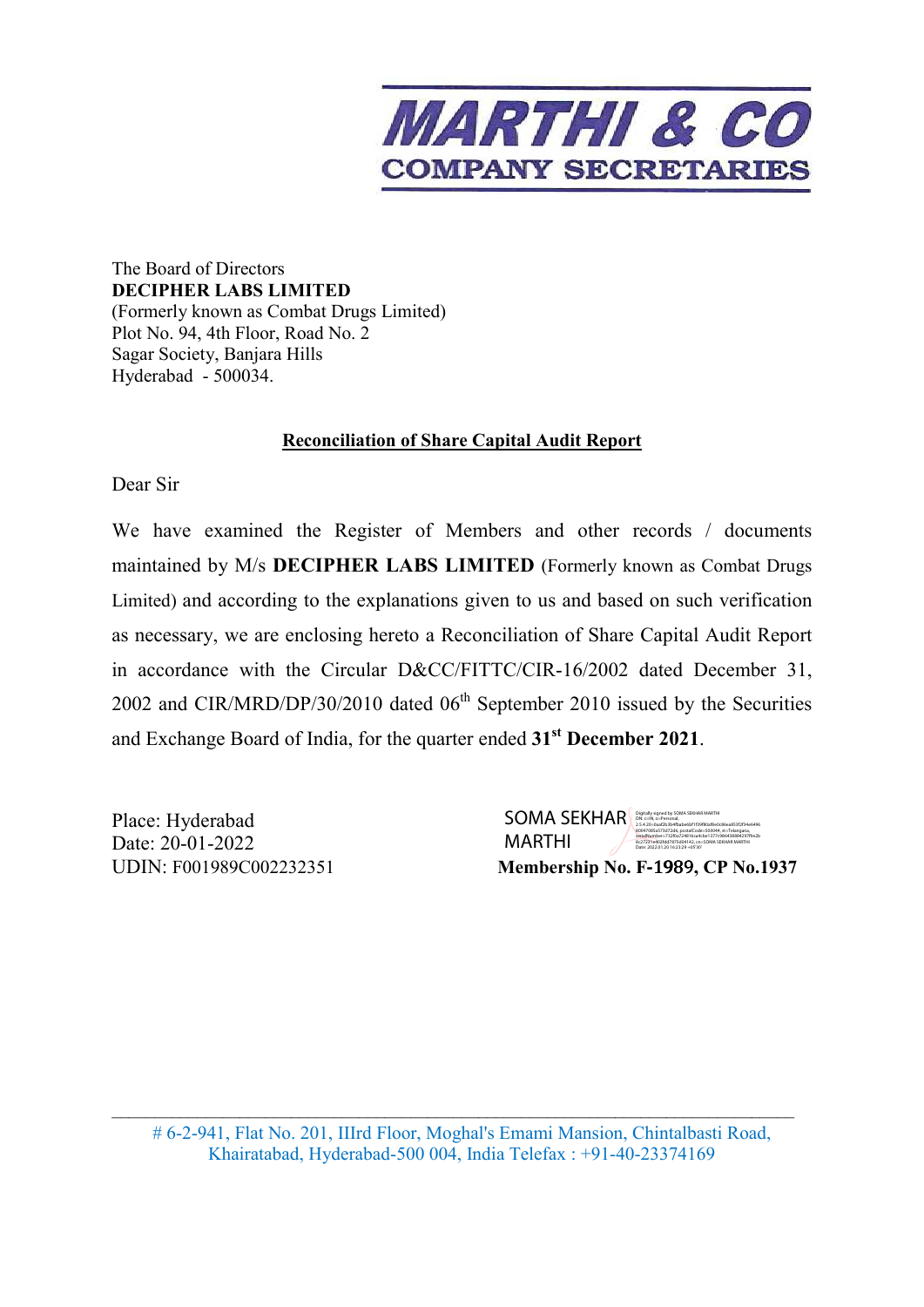

## **RECONCILIATION OF SHARE CAPITAL AUDIT REPORT**

(as per regulation 55A of the SEBI (Depositories and participants) Regulations, 1996)

| 1.  | For the Quarter Ended                                                            |                    |                                       | 31 <sup>st</sup> DECEMBER 2021                                 |                                 |
|-----|----------------------------------------------------------------------------------|--------------------|---------------------------------------|----------------------------------------------------------------|---------------------------------|
| 2.  | $ISIN$ :                                                                         |                    |                                       | INE643N01012                                                   |                                 |
| 3.  | Face Value :                                                                     |                    |                                       | $Rs.10/-$                                                      |                                 |
| 4.  | Name of the Company                                                              |                    | <b>DECIPHER LABS LIMITED</b>          | (Formerly known as Combat Drugs Limited)                       |                                 |
| 5.  | Registered Office Address                                                        |                    | Hills, Hyderabad - 500034, Telangana. | Plot No. 94, 4th Floor, Road No. 2, Sagar Society, Banjara     |                                 |
| 6.  | Correspondence Address                                                           |                    | Hills , Hyderabad - 500034, Telangana | Plot No. 94, 4th Floor, Road No. 2, Sagar Society, Banjara     |                                 |
| 7.  | Telephone & Fax Nos.                                                             | $(040)$ 48536100   |                                       |                                                                |                                 |
| 8.  | <b>Email Address</b>                                                             | cs@decipherlabs.in |                                       |                                                                |                                 |
| 9.  | Name of the Stock Exchanges where<br>the company's securities are listed :       |                    |                                       | Bombay Stock Exchange, Mumbai.                                 |                                 |
|     |                                                                                  |                    |                                       | Number of<br>shares                                            | % of Total<br>Issued<br>Capital |
| 10. | <b>Issued Capital</b>                                                            |                    |                                       | 1,01,00,000                                                    | 100.00%                         |
| 11. | Listed Capital (Exchange-wise) : in BSE                                          |                    | 1,01,00,000                           | 100.00%                                                        |                                 |
|     | (as per company records)                                                         |                    |                                       |                                                                |                                 |
| 12. | Held in dematerialized form in NSDL                                              |                    |                                       | 22,19,613                                                      | 21.98                           |
| 13. | Held in dematerialized form in CDSL                                              |                    |                                       | 72,45,349                                                      | 71.73                           |
| 14. | Physical                                                                         |                    |                                       | 6,35,038                                                       | 6.29                            |
| 15. | Total No. of shares $(12+13+14)$                                                 |                    |                                       | 1,01,00,000                                                    | 100.00%                         |
| 16. | Reasons for difference if any, between<br>$(10\&11)$ , $(10\&15)$ , $(11\&15)$ : |                    |                                       | <b>NIL</b>                                                     |                                 |
|     |                                                                                  |                    |                                       | <b>SOMA SEKHAR MARTHI</b><br>Membership No. F-1989, CP No.1937 |                                 |
|     |                                                                                  |                    |                                       |                                                                |                                 |

# 6-2-941, Flat No. 201, IIIrd Floor, Moghal's Emami Mansion, Chintalbasti Road, Khairatabad, Hyderabad-500 004, India Telefax : +91-40-23374169